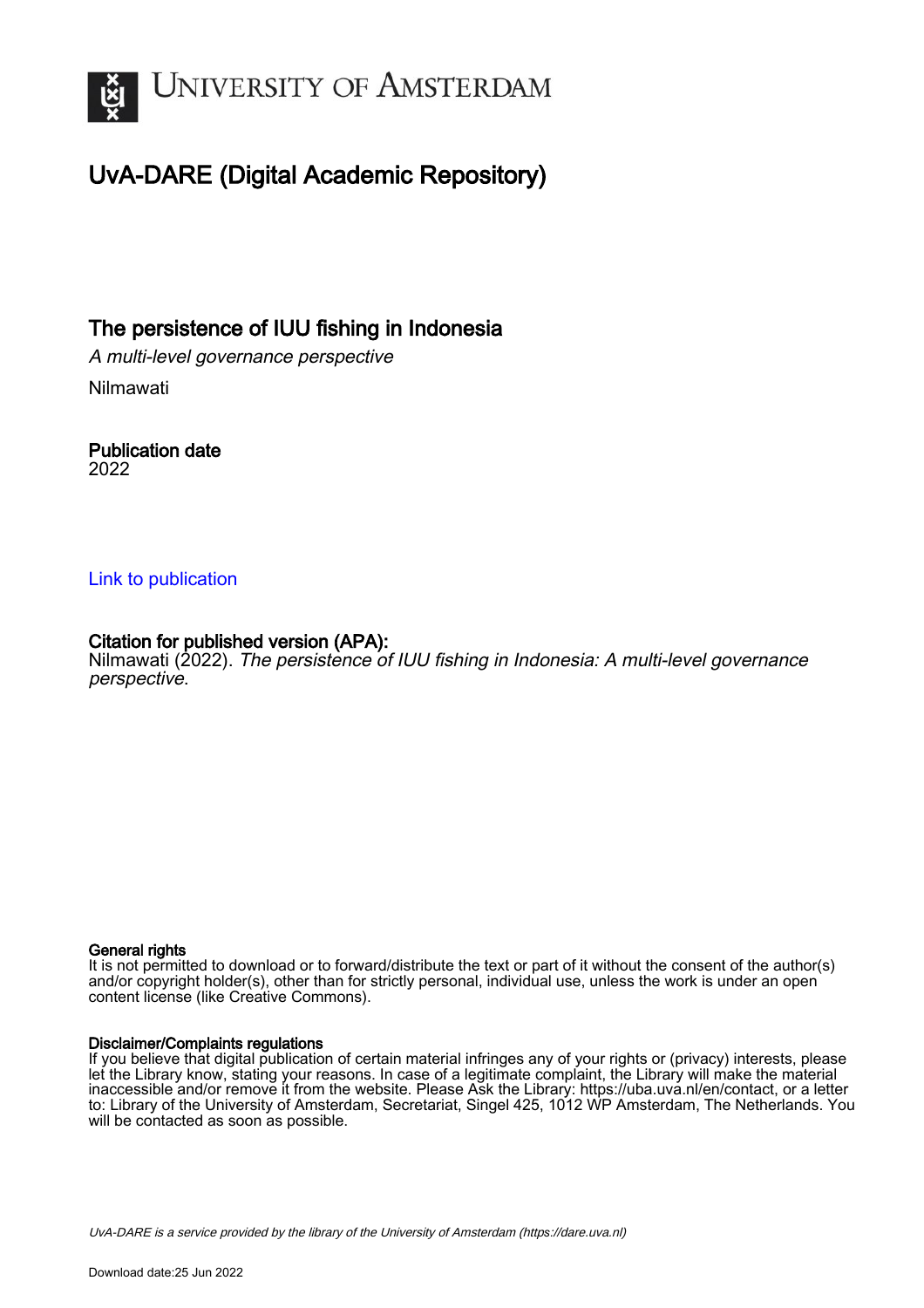## **Appendix**

### List of interview

| No           | Time            | Function                                                                                             | Place          |  |  |
|--------------|-----------------|------------------------------------------------------------------------------------------------------|----------------|--|--|
| $\mathbf{I}$ | 10-11-2017      | an official of The Directorate General of Fisheries<br>Surveillance (PSDKP-MMAF)                     | Batam          |  |  |
| $\mathbf{2}$ | 11-11-2017      | a senior patrol vessel official of the Directorate General of<br>Fisheries Surveillance (PSDKP-MMAF) | Batam          |  |  |
| 3            | 11-11-2017      | a patrol official of the Directorate General of Fisheries<br>Surveillance (PSDKP-MMAF)               | Tanjung Pinang |  |  |
| 4            | 15-11-2017      | an official of Fisheries Port of Directorate General of<br>Marine Capture Fisheries (MMAF)           | Jakarta        |  |  |
| 5            | 24-11-2017      | an official of the Directorate General of Fisheries<br>Surveillance (PSDKP-MMAF)                     | Jakarta        |  |  |
| 6            | 27-11-2017      | an official of the the National maritime security board<br>(BAKAMLA)                                 | Jakarta        |  |  |
| 7            | 27-11-2017      | an official of the Directorate General of Fisheries<br>Surveillance (MMAF)                           | Jakarta        |  |  |
| 8            | 28-11-2017      | an official of the Directorate General of Fisheries<br>Surveillance (MMAF)                           | Jakarta        |  |  |
| 9            | 29-11-2017      | Fisheries and Ocean laws'expert of University of Indonesia                                           | Jakarta        |  |  |
| 10           | 1-12-2017       | an official of Cooperation Bureau of MMAF                                                            | Jakarta        |  |  |
| 11           | $6 - 12 - 2017$ | an official of Surveillance Fleets'control (MMAF)                                                    | Jakarta        |  |  |
| 12           | 11-12-2017      | an official of Fisheries Port of Directorate General of<br>Marine Capture Fisheries (MMAF)           | Jakarta        |  |  |
| 13           | 12-12-2017      | an official of Task Force to Prevent and Deter IUU fishing<br>(SATAGS 115)                           | Jakarta        |  |  |
| 14           | 14-12-2017      | an official of Fisheries Port of Directorate General of<br>Marine Capture Fisheries (MMAF)           | Jakarta        |  |  |
| 15           | 22-12-2017      | a former head of subdirectorate fisheries resource (MMAF)                                            | Bogor          |  |  |
| 16           | $4 - 1 - 2017$  | A fisheries and Ocean Law Expert                                                                     | Jakarta        |  |  |
| 17           | 4-1-2017        | A fisheries Expert                                                                                   | Jakarta        |  |  |
| 18           | $5 - 1 - 2017$  | Deputy head of Maritime Sovereignty, The Coordinating<br>Ministry of Maritime Affairs (CMMA)         | Jakarta        |  |  |
| 19           | 10-1-2018       | Head of DG Surveillance station of Pontianak                                                         | Pontianak      |  |  |
| 20           | 15-1-2018       | Fishermen at West Kalimantan                                                                         | Pemangkat      |  |  |
| 21           | 23-1-2018       | DG Surveillance (PSDKP) Natuna                                                                       | Natuna         |  |  |
| 22           | 29-1-2018       | Indonesian representative for SEAFDEC                                                                | Jakarta        |  |  |
| 23           | $6 - 2 - 2018$  | DG Surveillance (PSDKP)                                                                              | Bitung         |  |  |
| 24           | $5 - 2 - 2018$  | DG Surveillance (PSDKP)                                                                              | Bitung         |  |  |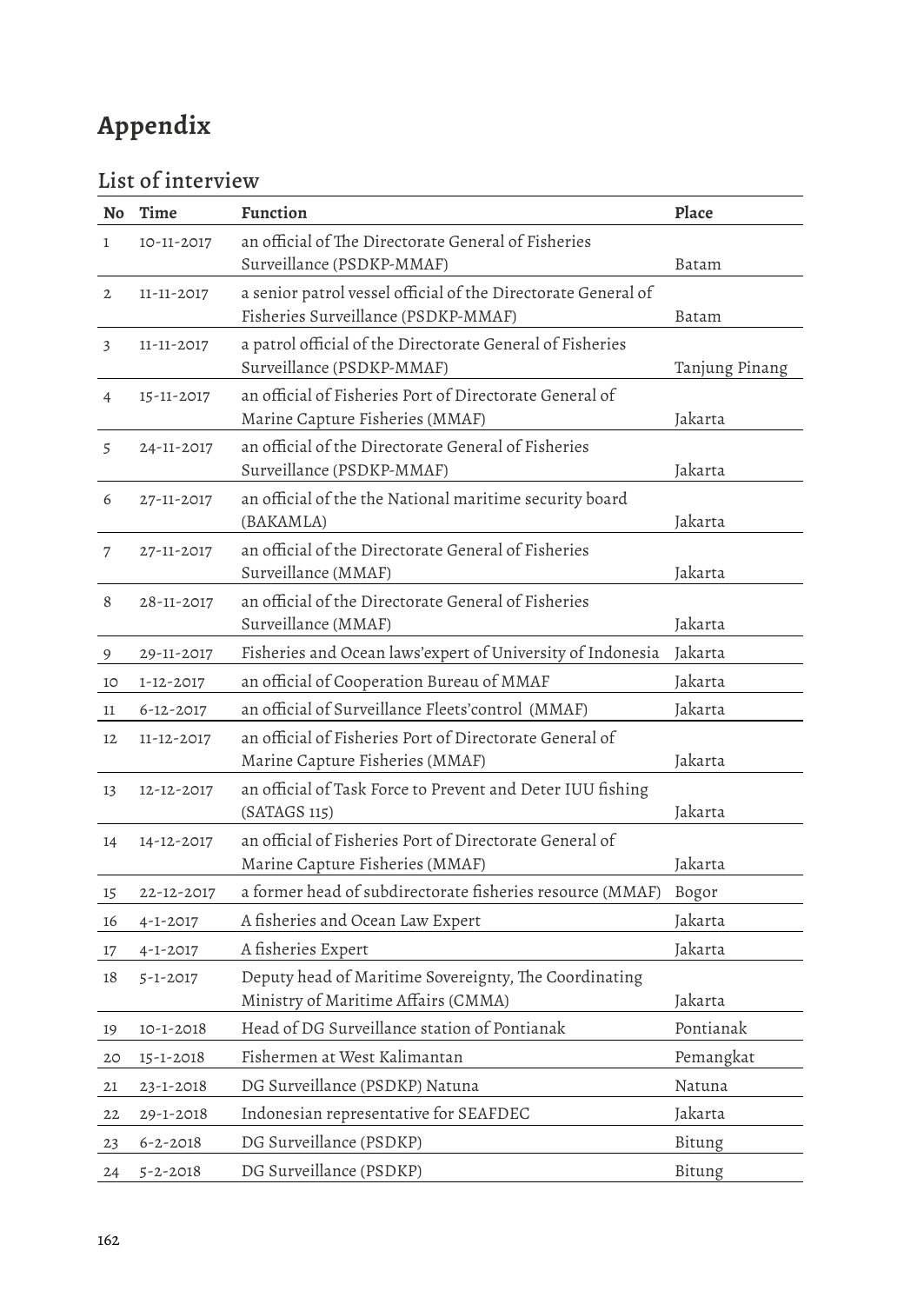| 25                        | $6 - 2 - 2018$ | Fishing industry                                                                                | Bitung    |  |
|---------------------------|----------------|-------------------------------------------------------------------------------------------------|-----------|--|
| 26                        | $8 - 2 - 2018$ | an official of the the National maritime security board<br>(BAKAMLA-Zone 2)                     | Manado    |  |
| 27                        | $8 - 2 - 2018$ | An official at provincial fisheries office                                                      | Manado    |  |
| 28                        | 21-2-2018      | the Indonesian Pole & Line and Handline Fisheries<br>Association (AP2HI)                        | Jakarta   |  |
| 2 <sup>nd</sup> Fieldwork |                |                                                                                                 |           |  |
| 1                         | 1-7-2019       | DG Surveillance (PSDKP) -Untia                                                                  | Makassar  |  |
| $\mathbf{2}$              | 1-7-2019       | Official at Provincial marine affairs and fisheries office                                      | Makassar  |  |
| 3                         | $2 - 7 - 2019$ | Subhead of a Provincial Marine Surveillance                                                     | Makassar  |  |
| 4                         | $3 - 7 - 2019$ | Official of district fisheries port                                                             | Makassar  |  |
| 5                         | $5 - 7 - 2019$ | Fisherman                                                                                       | Bone      |  |
| 6                         | $5 - 7 - 2019$ | A boat owner                                                                                    | Bone      |  |
| 7                         | $5 - 7 - 2019$ | Fisheries data coordinator at district marine affairs and<br>fisheries office                   | Bone      |  |
| 8                         | $5 - 7 - 2019$ | Fisheries surveillance staff at district marine affairs and<br>fisheries office                 | Bone      |  |
| 9                         | $7 - 7 - 2019$ | Senior official of the Ministry of Marine affairs and<br>fisheries                              | Jakarta   |  |
| 10                        | $8 - 7 - 2019$ | Official of directorate general marine and fisheries<br>surveillance                            | Jakarta   |  |
| 11                        | 11-7-2019      | Marine and fisheries social economic expert                                                     | Bogor     |  |
| 12                        | 15-10-2019     | A staff of a provincial marine and fisheries surveillance<br>(through a phone call)             | Gorontalo |  |
| 13                        | 16-10-2019     | Fisheries harbourmaster (through a phone call)                                                  | Ternate   |  |
| 14                        | 16-10-2019     | A Fisheries surveillance officer (through a phone call)                                         | Papua     |  |
| 15                        | 16-10-2019     | A subhead of a provincial marine and fisheries surveillance Gorontalo<br>(through a phone call) |           |  |
| 3rd Fieldwok              |                |                                                                                                 |           |  |
| 1                         | 1-9-2019       | Provincial water marine police                                                                  | Makassar  |  |
| $\mathbf{2}$              | 3-9-2019       | Provincial and district marine and fisheries surveillance                                       | Makassar  |  |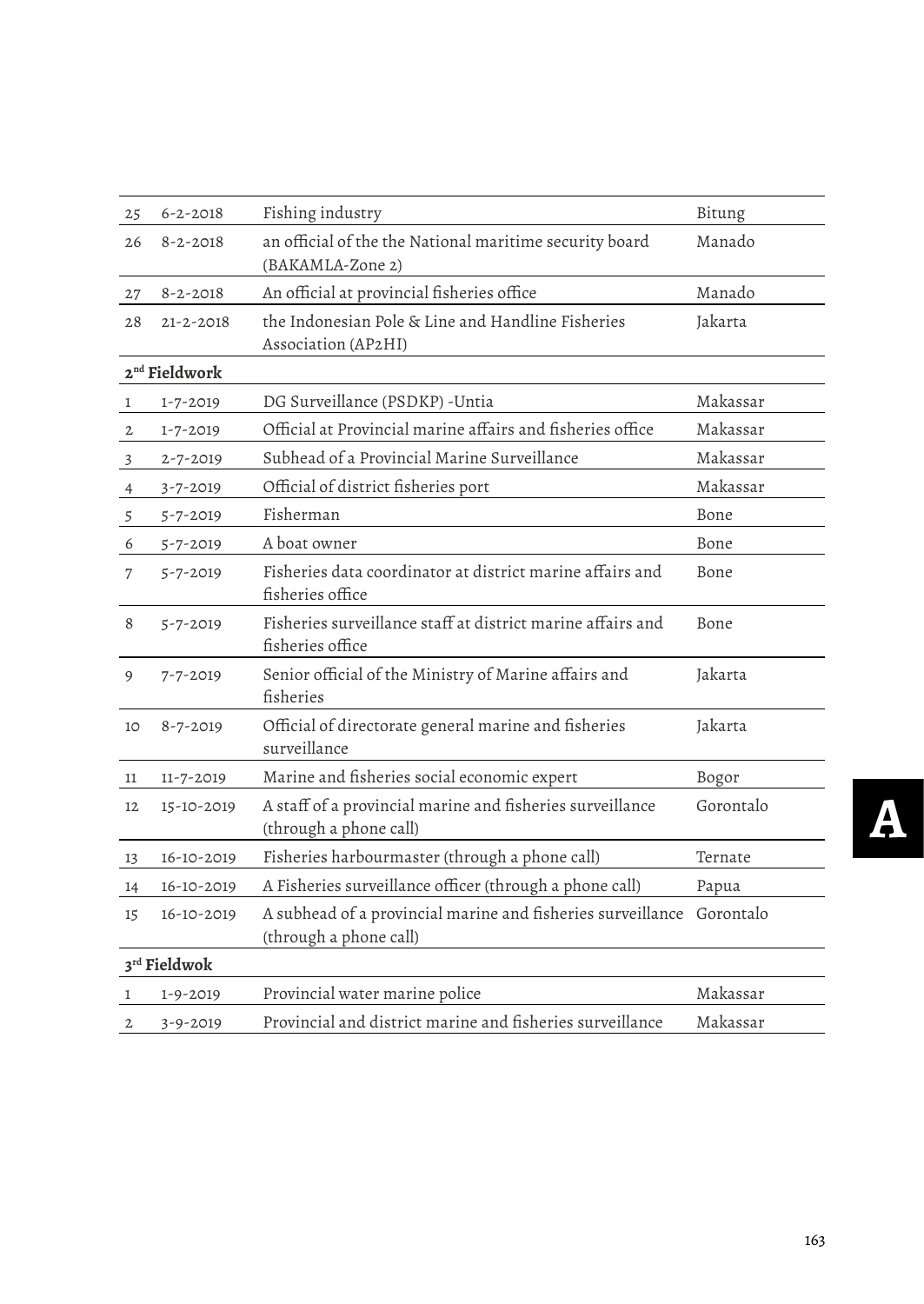#### **References**

- Adger, W. Neil, Katrina Brown, and Emma L. Tompkins. 2005. "The Political Economy of Cross-Scale Networks in Resource Co-Management." *Ecology and Society* 10(2). doi: 10.5751/ES-01465-100209.
- Afrida, Nani. 2015. "Bakamla Trapped in Overlapping Agencies." *The Jakarta Post*, 1–5.
- Agastia, Dharma. 2017. "SMALL NAVY , BIG RESPONSIBILITIES : THE STRUGGLES OF BUILDING INDONESIA ' S NAVAL POWER." I(Ii):164–80.
- Anwar, D. F. Dewi Fortuna. 2006. "Resource Issues and Ocean Governance in Asia Pacific: An Indonesian Perspective." *Contemporary Southeast Asia* 28(3):466–89. doi: 10.1355/cs28-3f.
- Aqorau, T. 2003. "Obligations to Protect Marine Ecosystems under International Conventions and Other Legal Instruments." *Responsible Fisheries in the Marine Ecosystem* (March):25–40. doi: 10.1079/9780851996332.0025.
- Aranda, Martin, Hilario Murua, and Paul de Bruyn. 2012. "Managing Fishing Capacity in Tuna Regional Fisheries Management Organisations (RFMOs): Development and State of the Art." *Marine Policy* 36(5):985–92. doi: 10.1016/j.marpol.2012.01.006.
- Awesti, Anil. 2007. "The European Union, New Institutionalism and Types of Multi-Level Governance." *Cyprus Center of European and International Affairs* (2):1–27.
- Bailey, M. L., A. M. M. Miller, S. R. Bush, P. A. M. van Zwieten, and B. Wiryawan. 2016. "Closing the Incentive Gap: The Role of Public and Private Actors in Governing Indonesia's Tuna Fisheries." *Journal of Environmental Policy and Planning* 18(2):141–60. doi: 10.1080/1523908X.2015.1063042.
- Balton, David A.; Koehler, Holly R., and D. Koehler, H, & Balton. 2006. "Reviewing The United Nations Fish Stocks Treaty." *Sustainable Development Law and Policy* 7(1):5–9.
- Bondaroff, Teale N. Phelps, Wietse Van Der Werf, and Tuesday Reitano. 2015. "The Illegal Fishing and Organized Crime Nexus: Illegal Fishing as Transnational Organized Crime." *The Global Initiative* (April):84.
- Booth, Anne. 2005. "The Evolving Role of the Central Government in Economic Planning and Policy Making in Indonesia." *Bulletin of Indonesian Economic Studies* 41(2):197–219. doi: 10.1080/00074910500117081.
- Brondizio, Eduardo S., Elinor Ostrom, and Oran R. Young. 2009. "Connectivity and the Governance of Multilevel Social-Ecological Systems: The Role of Social Capital." *Annual Review of Environment and Resources* 34(1):253–78. doi: 10.1146/annurev.environ.020708.100707.
- Bryant, D., L. Burke, J. McManus, and M. Spalding. 2011. *Reefs at Risk*.
- Butcher, John G., and John G. Butcher. 2002. "Getting into Trouble : The Diaspora of Thai Trawlers , 1965- 2002." XIV(2):85–121.
- Caponio, Tiziana, and Michael Jones-Correa. 2018. "Theorising Migration Policy in Multilevel States: The Multilevel Governance Perspective." *Journal of Ethnic and Migration Studies* 44(12):1995–2010. doi: 10.1080/1369183X.2017.1341705.
- Ceo, Marika, Sarah Fagnani, Judith Swan, Kumiko Tamada, and Hiromoto Watanabe. 2012. *Performance Reviews by Regional Fishery Bodies: Introduction, Summaries, Synthesis and Best Practices, Volume I: CCAMLR, CCSBT, ICCAT, IOTC, NAFO, NASCO, NEAFC*. Vol. I.
- Clark, Elise Anne. 2014. "Fisheries Management an Analysis of the Duty To Cooperate." 1.
- Cochrane, K. L., and D. J. Doulman. 2005. "The Rising Tide of Fisheries Instruments and the Struggle to Keep Afloat." *Philosophical Transactions of the Royal Society B: Biological Sciences* 360(1453):77–94. doi: 10.1098/rstb.2004.1568.
- de Coning, Eve, and Emma Witbooi. 2015. "Towards a New'fisheries Crime' Paradigm: South Africa as an Illustrative Example." *Marine Policy* 60:208–15. doi: 10.1016/j.marpol.2015.06.024.
- Cullis-Suzuki, Sarika, and Daniel Pauly. 2010. "Failing the High Seas: A Global Evaluation of Regional Fisheries Management Organizations." *Marine Policy* 34(5):1036–42. doi: 10.1016/j.marpol.2010.03.002.
- Dietz, Thomas, Thomas Dietz, Elinor Ostrom, and Paul C. Stern. 2014. "Dietz et al 2003 The Struggle to Govern the Commons." 1907(2003):1–6. doi: 10.1126/science.1091015.
- Dinas Kelautan dan Perikanan (DKP) Provinsi Sulawesi Selatan (2015), Laporan Kinerja Dinas Kelautan dan Perikanan Provinsi Sulawesi Selatan
- Dinas Kelautan dan Perikanan (DKP) Provinsi Sulawesi Selatan (2016), Laporan Kinerja Dinas Kelautan dan Perikanan Provinsi Sulawesi Selatan
- Dinas Kelautan dan Perikanan (DKP) Provinsi Sulawesi Selatan (2017), Laporan Kinerja Dinas Kelautan dan Perikanan Provinsi Sulawesi Selatan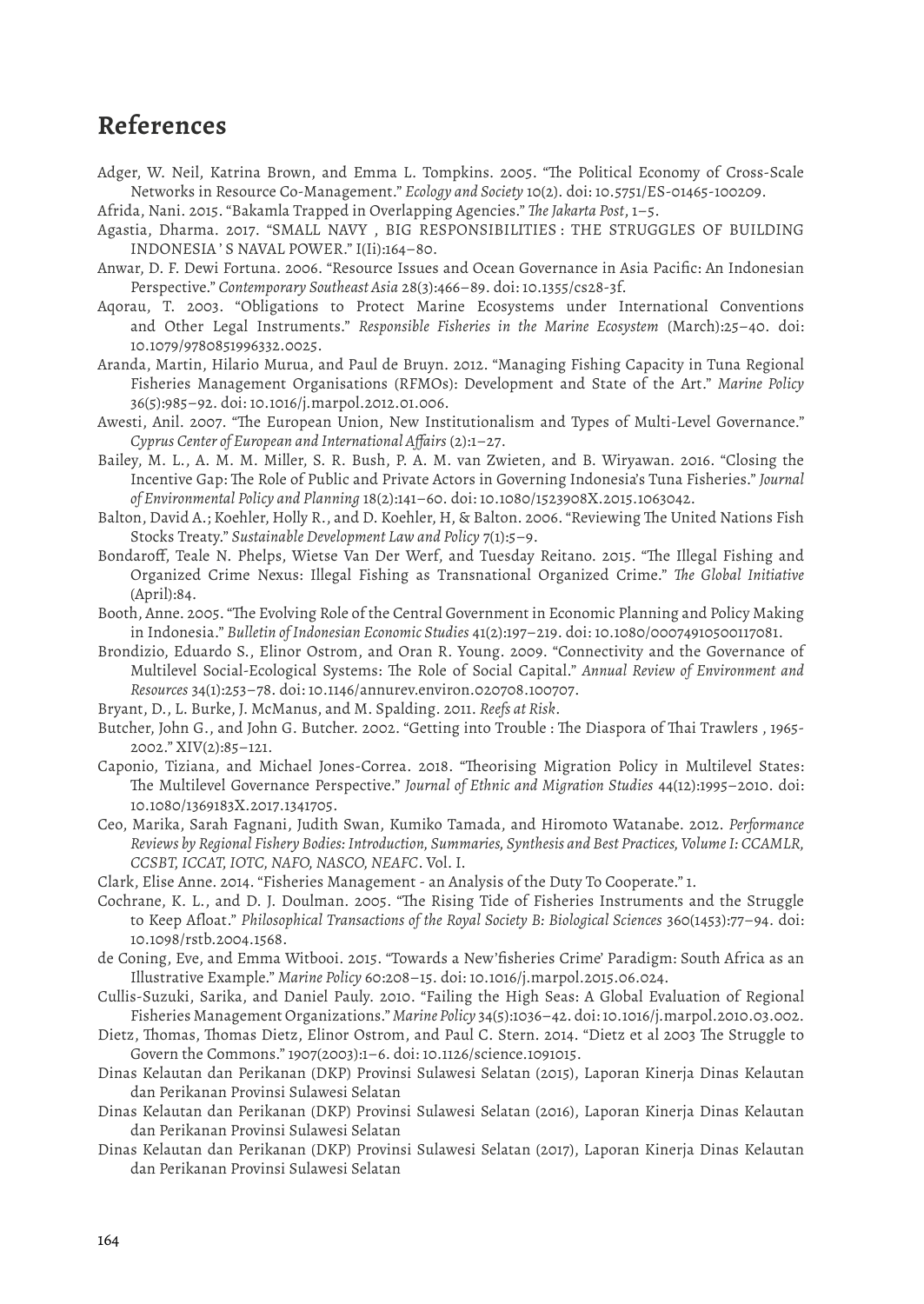- Dinas Kelautan dan Perikanan (DKP) Provinsi Sulawesi Selatan (2018), Laporan Kinerja Dinas Kelautan dan Perikanan Provinsi Sulawesi Selatan
- Dinas Kelautan dan Perikanan (DKP) Provinsi Sulawesi Selatan (2019), Laporan Kinerja Dinas Kelautan dan Perikanan Provinsi Sulawesi Selatan
- EJF. 2005. "Pirates and Profiteers: How Pirate Fishing Fleets Are Robbing People and Oceans."
- Eliza, Pocut. 2016. *ANALISIS DAN EVALUASI HUKUM DALAM RANGKA PEMBERANTASAN KEGIATAN PERIKANAN LIAR (IUU FISHING)*.
- FAO. 2016. *The State of World Fisheries and Aquaculture*. Rome.
- FAO. 2018. *World Fisheries and Aquaculture*. Vol. 35. Rome.
- FAO. 2020 *World Fisheries and Aquaculture in Review*.
- Fegan, Brian. 2007. "Plundering the Sea." *Inside Indonesia* 73.
- Firdaus, Maulana, Yesi Dewitasari, Radityo Pramoda, Sonny Koeshendrajana, and Ancol Timur. 2017. *KERUGIAN SUMBER DAYA IKAN AKIBAT PRAKTIK MARK DOWN KAPAL PENANGKAP IKAN DI INDONESIA/ Fish Resources Losses Due to Mark Down Fishing Vessel Practiced in Indonesia*.
- Flothmann, Stefan, Kristín Von Kistowski, Emily Dolan, Elsa Lee, Frank Meere, and Gunnar Album. 2010. "Closing Loopholes : Getting Illegal Fishing Under Control Lack of Compliance Among Port States Regional Focus of Port State Measures." (May):1–4.
- Fox, James J., Dedi Supriadi Adhuri, and Ida Aju Pradnja Resosudarmo. 2006. "Unfinished Edifice or Pandora's Box? Decentralisation and Resource Management in Indonesia." Pp. 92–108 in *The Politics and Economics of Indonesia's Natural Resources*.
- Gibson, C., E. Ostrom, and T. K. Ahn. 2000. "The Concept of Scale and the Human Dimensions of Global Change." *Ecological Economics* 32(2):217–39. doi: 10.1016/S0921-8009(99)00092-0.
- Gillett, R. 1996. "Marine Fisheries Resources and Management in Indonesia with Emphasis on the Exclusive Economic Zone." (1).
- Gilman, Eric, and Eric Kingma. 2013. "Standard for Assessing Transparency in Information on Compliance with Obligations of Regional Fisheries Management Organizations: Validation through Assessment of the Western and Central Pacific Fisheries Commission." *Ocean and Coastal Management* 84:31–39. doi: 10.1016/j.ocecoaman.2013.07.006.
- Grydehøj, Adam, and Nurliah Nurdin. 2016. "Politics of Technology in the Informal Governance of Destructive Fishing in Spermonde, Indonesia." *GeoJournal* 81(2):281–92. doi: 10.1007/s10708-014- 9619-x.
- Guy Peters, B., and Jon Pierre. 2001. "Developments in Intergovernmental Relations: Towards Multi-Level Governance." *Policy and Politics* 29(2):131–35. doi: 10.1332/0305573012501251.
- Hanich, Quentin, and Martin Tsamenyi. 2012. "Fisheries Jurisdiction under the Law of the Sea Convention: Rights and Obligations in Maritime Zones under the Sovereignty of Coastal States." *The International Journal of Marine and Coastal Law* 27(4):783–93. doi: 10.1163/15718085-12341259.
- Hanson, Jonathan K. 2015. "Democracy and State Capacity: Complements or Substitutes?" *Studies in Comparative International Development* 50.(3):304–30.
- Hardin, Garrett. 1982. *Collective Action*. Resources for the Future.
- Heazle, Michael, and John G. Butcher. 2007. "Fisheries Depletion and the State in Indonesia: Towards a Regional Regulatory Regime." *Marine Policy* 31(3):276–86. doi: 10.1016/j.marpol.2006.08.006.
- Hofman, Bert, and Kai Kaiser. 2004. "The Making of the 'Big Bang' and Its Aftermath: A Political Economy Perspective." *Reforming Intergovernmental Fiscal Relations and the Rebuilding of Indonesia: The "Big Bang" Program and Its Economic Consequences* (2001):15–46. doi: 10.4337/9781845421656.00007.
- Honna, Jun. 2008. "Instrumentalizing Pressures , Reinventing Mission : Indonesian Navy Battles for Turf in the Age of Reformasi Jun Honna \*." *Indonesia* 86(86):63–79.
- Hooghe, E., GW Marks, I. Bache, M. Flinders-Multi-level Governance, and Undefined 2004. 2004. "Contrasting Visions of Multi-Level Governance." in *Multi-Level Governance*. Oxford University Press.
- Hooghe, L, and G. Marks. 2003. *Unraveling the Central State, but How? Multi-Level Governance*. Vol. 97.
- Hooghe, Liesbet, and Gary Marks. 2003. "Unraveling the Central State, but How? Types of Multi-Level Governance." *IHS Political Science Series - No. 87* 97(2):233–43. doi: 10.2307/3118206.
- Hovi, Jon, Detlef F. Sprinz, and Arild Underdal. 2003. "Regime Effectiveness and the Oslo-Potsdam Solution: A Rejoinder to Oran Young." *Global Environmental Politics* 3(3):105–7. doi: 10.1162/152638003322469303.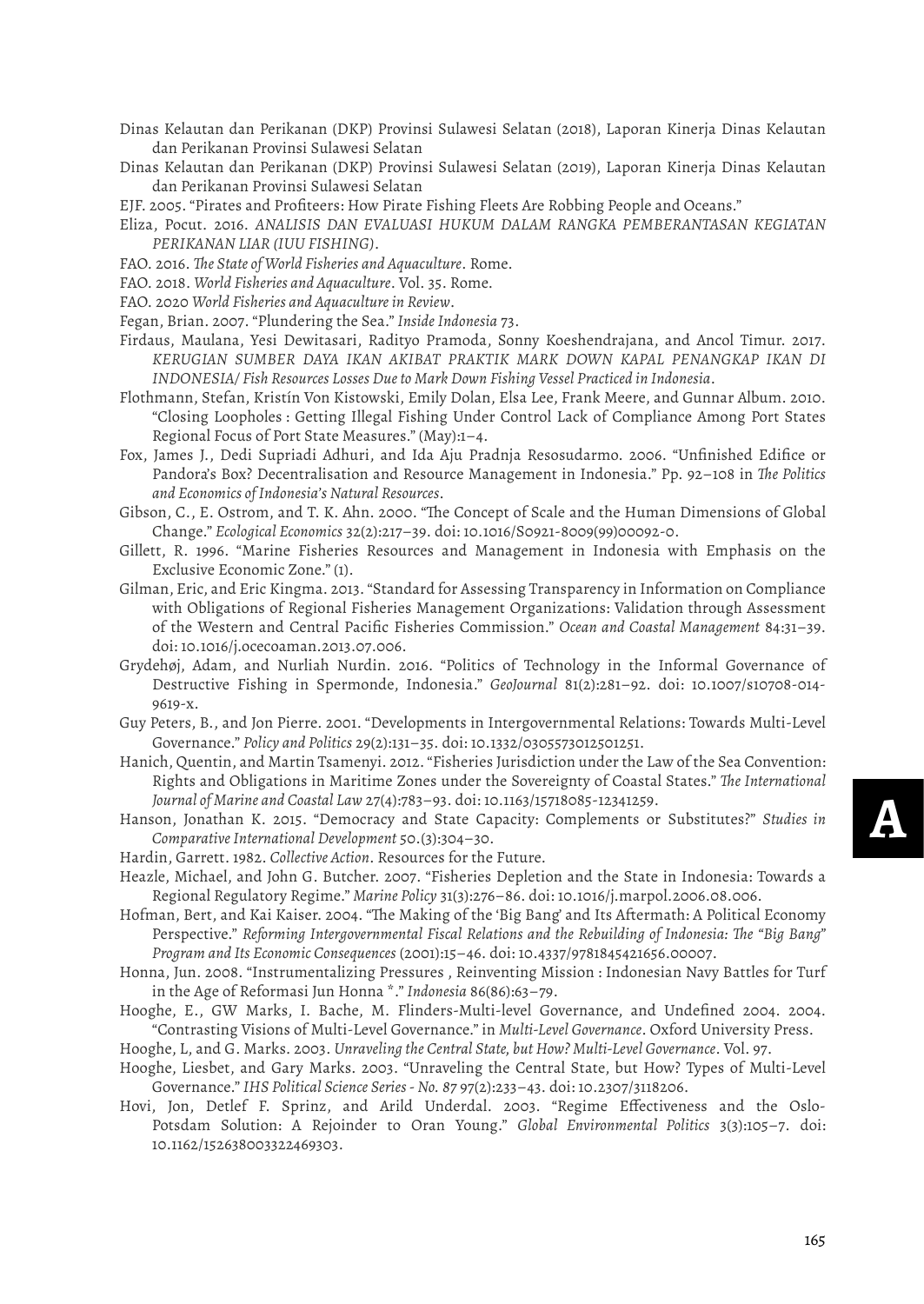IOM. 2016. "Report on Human Trafficking , Forced Labour and Fisheries Crime in the Indonesian Fishing Industry." 122.

Johannes & Ripen, Michael. 1996. "Environmental, Economic and Social Impli- Cations of the Fishery for Live Coral Reef Food Fish in Asia and the Western Pacific." *The Nature Conservancy* (1):18–20.

Johns, Murray. 2013. "Enhancing Responsible Fishing Practices in South East Asia to Combat Illegal, Unreported and Unregulated (IUU) Fishing." *Australian Journal of Maritime & Ocean Affairs* 5(3):112–19. doi: 10.1080/18366503.2013.10815741.

Jones, Sidney. 2012. "TNI and Counter-Terrorism : Not a Good." *Startegic Review* (9 January 2012):1–5.

- Katsumata, Hiro. 2003. "Reconstruction of Diplomatic Norms in Southeast Asia: The Case for Strict Adherence to the 'ASEAN Way.'" *Contemporary Southeast Asia* 25(1):104–21. doi: 10.1355/cs25-1f.
- Langley, Adam, Andrew Wright, Glenn Hurry, John Hampton, Transform Aqorua, and Len Rodwell. 2009. "Slow Steps towards Management of the World's Largest Tuna Fishery." *Marine Policy* 33(2):271–79. doi: 10.1016/j.marpol.2008.07.009.
- Latun, Abdul Razak, Mazalina Ali, Mohd Tamimi, Ali Ahmad, and Masaya Katoh. 2016. "Boosting National Mechanisms to Combat IUU Fishing : Dynamism of the Southeast Asian Fisheries Sector." *FIsh for The People* 14(1):36–43.
- Levy, Marc A. Mark Marc A., Oran R. Young, Michael Zurn, Michael Zürn, Marc A. Levy et al., Oran R. Young, Marc A. Mark Marc A. Levy, Oran R. Young, Michael Zurn, and Michael Zürn. 1995. "The Study of International Regimes." *European Journal of International Relations* 1(3):267–330. doi: 0803973233.
- Lewis, Blane D., and Jasmin Chakeri. 2004. "Central Development Spending in the Regions<br>Post-Decentralisation." Bulletin of Indonesian Economic Studies 40(3):379-94. doi: Post-Decentralisation." *Bulletin of Indonesian Economic Studies* 40(3):379–94. doi: 10.1080/0007491042000231539.
- liss, carolin. 2013. "New Actors and the State: Addressing Maritime Security Threats in Southeast Asia." *Contemporary Southeast Asia* 35(2):141. doi: 10.1355/cs35-2a.
- Lodge, Michael. 2007. "Managing International Fisheries :" *Chatham House* (March).
- Lodge, Michael W., and Satya N. Nandan. 2005. "Some Suggestions Towards Better Implementation of the United Nations Agreement on Straddling Fish Stocks and Highly Migratory Fish Stocks of 1995." *International Journal of Marine and Coastal Law* 20(3):345–79. doi: 10.1163/157180805775098540.
- Lowry, Robert. 1996. *The Armed Forces of Indonesia*. Allen & Unwin.
- Marks, Gary. 1996. "Regional & Federal Studies An Actor ‐ Centred Approach to Multi ‐ Level Governance." *Regional and Federal Studies* 6(2):20–38.
- Marks, Gary, Liesbet Hooghe, and Kermit Blank. 1996. "European Integration and the State: Multi-Level vs. State Centric Governance." *Journal of Common Market Studies* 34(3):341–78.
- Marks, Gary, François Nielsen, Leonard Ray, and Jane E. Salk. 1996. "Competencies, Cracks, and Conflicts: Regional Mobilization in the European Union." *Comparative Political Studies* 29(2):164–92. doi: 10.1177/0010414096029002002.
- Ministerially-led Task Force on IUU Fishing on the High Seas (High Seas Task Force). 2006. "Closing the Net: Stopping Illegal Fishing on the High Seas." 468(January):116.
- Molenaar, E. J. 2011. "Non-Participation in the Fish Stocks Agreement :" 26(December 2001):195–234. doi: 10.1163/157180811X558956.
- Mous, P. J., J. S. Pet, Z. Arifin, R. Djohani, M. v. Erdmann, A. Halim, M. Knight, L. Pet-Soede, and G. Wiadnya. 2005. "Policy Needs to Improve Marine Capture Fisheries Management and to Define a Role for Marine Protected Areas in Indonesia." *Fisheries Management and Ecology* 12(4):259–68. doi: 10.1111/j.1365-2400.2005.00448.x.
- Munaf, Dicky R., and Tri Sulistyaningtyas. 2014. "SISTEM OPERASI TERSINERGI BAKAMLA SESUAI DENGAN UNDANG- UNDANG NOMOR 32 TAHUN 2014 TENTANG KELAUTAN Dicky R. Munaf, Tri Sulistyaningtyas."
- Narine, Shaun. 2009. "ASEAN and the ARF : The Limits of the " ASEAN Way URL." *Asian Survey* 37(10):961– 78.

Nasution, Anwar. 2016. "Government Decentralization Program in Indonesia. ADBI Working Paper." 25.

Nurdin, Nurjannah, Teruhisa Komatsu, Agus, M. Akbar AS, Abdul Rasyid Djalil, and Khairul Amri. 2015. "Multisensor and Multitemporal Data from Landsat Images to Detect Damage to Coral Reefs, Small Islands in the Spermonde Archipelago, Indonesia." *Ocean Science Journal* 50(2):317–25. doi: 10.1007/ s12601-015-0029-x.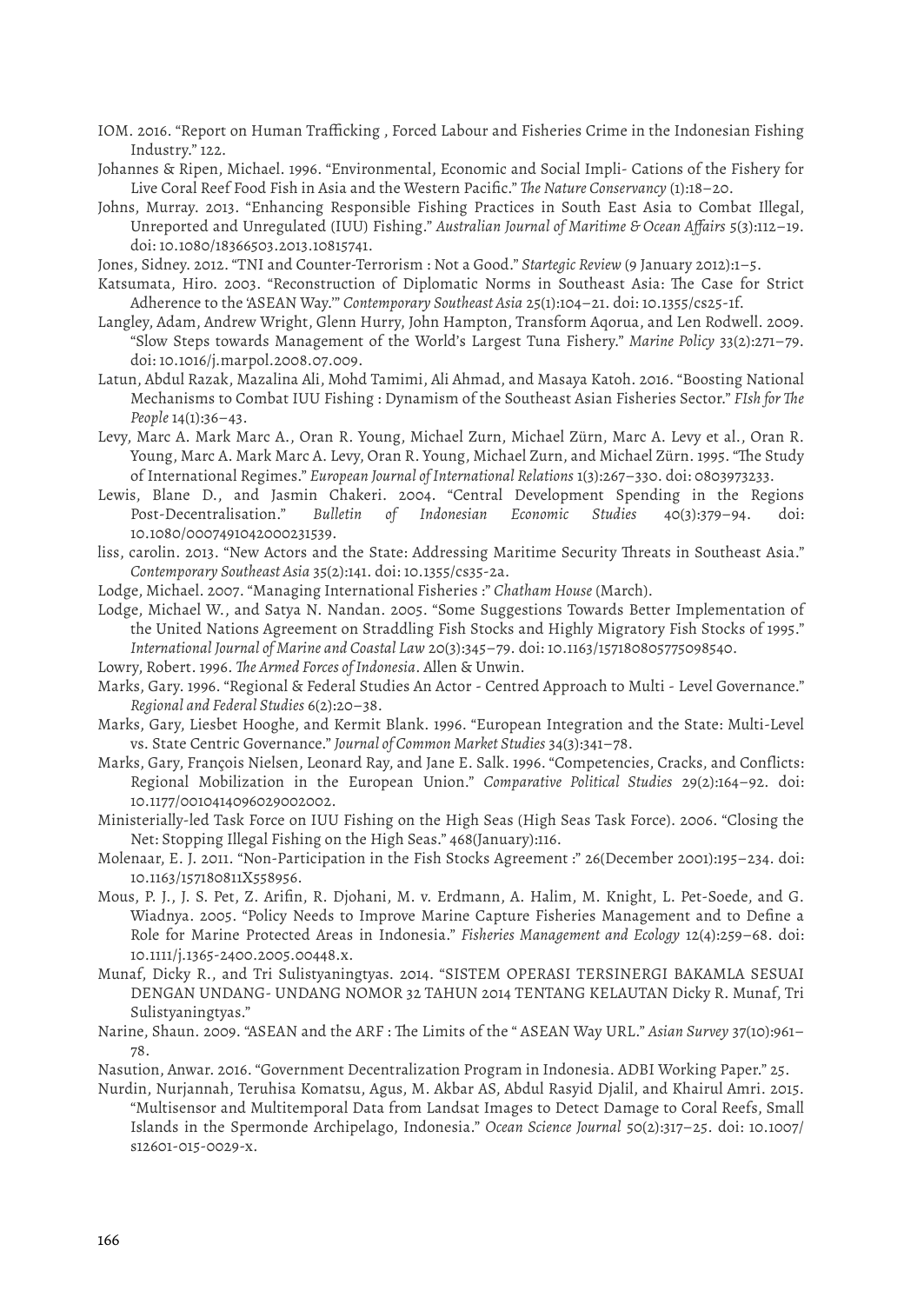- Nurdin, Nurjannah, Teruhisa Komatsu, Chair Rani, Supriadi, Sitti Fakhriyyah, and Agus. 2016. "Coral Reef Destruction of Small Island in 44 Years and Destructive Fishing in Spermonde Archipelago, Indonesia." *IOP Conference Series: Earth and Environmental Science* 47(1). doi: 10.1088/1755- 1315/47/1/012011.
- OECD. 2005. *Why Fish Piracy Persists*.
- OECD/FAO. 2015. "Fish." *OECD-FAO Agricultural Outlook 2015* 24. doi: DOI: http://dx.doi.org/10.1787/agr\_ outlook-2015-12-en.
- Ostrom, Elinor. 1990. "Governing the Commons." *The Evolution of Institutions for Collective Action* 302. doi: 10.1017/CBO9780511807763.
- Ostrom, Elinor. 1999. *Governing the Commons the Evolution of Institutions for Collective Action*. Cambridge University Press.
- Ostwald, Kai, Yuhki Tajima, and Krislert Samphantharak. 2016. "Indonesia's Decentralization Experiment: Motivations, Successes, and Unintended Consequences." *Southeast Asian Economies* 33(2):139–56. doi: 10.1355/ae33-2b.
- Palma, Mary Ann E., Martin Tsamenyi, and William R. Edeson, Mary Ann E. Palma, Martin Tsamenyi, and William R. Edeson. 2001. *Promoting Sustainable Fisheries: The International Legal and Policy Framework to Combat Illegal, Unreported and Unregulated Fishing*. Vol 6. Martinus Nijhoff.
- Palma, Mary Ann E., Martin Tsamenyi, and William R. Edeson. 2010. *Promoting Sustainable Fisheries: The International Legal and Policy Framework to Combat Illegal, Unreported and Unregulated Fishing*. Martinus Nijhoff.
- Parameswaran, Prashanth. 2017. "Indonesia's War on Illegal Fishing Nets New China Vessel." *Thediplomat. Com*. Retrieved (https://thediplomat.com/2017/12/).
- Peters, B. G. U. Y., and J. O. N. Pierre. 2004. "Multi-Level Governance and Democracy : A Faustian Bargain ?" Pp. 75–89 in *Multi-Level Governance*.
- Peters, B. Guy. 1998. "Managing Horizontal Government: The Politics of Co-Ordination." *Public Administration* 76(2):295–311. doi: 10.1111/1467-9299.00102.
- Pet-Soede, C., Herman SJ Cesar, and J. S. Pet. "An economic analysis of blast fishing on Indonesian coral reefs." *Environmental Conservation* 26.2 (1999): 83-93.
- Pet-Soede, L., and Mark Erdmann. 1998. "An Overview and Comparison of Destructive Fishing Practices in Indonesia." *SPC Live Reef Fish Information Bulletin* (April):28–36.
- Piattoni, Simona. 2009. "Multi‐level Governance: A Historical and Conceptual Analysis." *Journal of European Integration* 31(2):163–80. doi: 10.1080/07036330802642755.
- Prescott, James, James Riwu, Dirk J. Steenbergen, and Natasha Stacey. 2015. "Interactive Governance for Small-Scale Fisheries." 13(April 2016):339–57. doi: 10.1007/978-3-319-17034-3.
- Proctor, Craig, Agus Budhiman, Subhat Nurhakim, Budi Iskandar Prisantoso, Retno Andamari, Lilis Sadiyah, Tim Davis, Natalie Dowling, Campbell Davies, Victor Nikijuluw, Achmad Poernomo, Parlin Tambunan, Nilanto Perbowo, Dyah Retnowati, Gede Merta, Budi Nugraha, Setiya Triharyuni, Duto Nugroho, and Kusno Susanto. 2002. "PROJECT SUMMARY ACIAR Project FIS / 2002 / 074 Capacity Development to Monitor , Analyse."
- Rasyid, R. M. 2004. "The Policy of Decentralisation in Indonesia." in *REFORMING INTERGOVERNMENTAL FISCAL RELATIONS AND THE REBUILDING OF INDONESIA*, edited by J. Alm, J. Martinez-Vazquez, and S. M. Indrawati. Edward Elgar.
- Resosudarmo, Budy, Lydia Napitupulu, and David Campbell. 2009. "Illegal Fishing in the Arafura Sea." Pp. 178–200 in *Working with Nature against Poverty*.
- Rogers, Cory, and M. Ambari. 2016. "Amid Illegal Fishing Crackdown , Indonesia to Buoy Legal Catch." *Mongabay Series* (June). Retrieved (https://news.mongabay.com/2016/06/amid-illegal-fishingcrackdown-indonesia-to-buoy-legal-catch/).
- Saraphaivanich, Kongpathai, Yanida Suthipol, Namfon Imsamrarn, and Bundit Chokesanguan. 2012. "Regional Fishing Vessels Record : A Management Tool for Combating IUU Fishing in Southeast Asia." (October 2011):12–17.
- Satria, Arif. 2015. *Politik Kelautan Dan Perikanan.* Yayasan Pustaka Obor Indonesia.
- Satria, Arif, and Yoshiaki Matsuda. 2004a. "Decentralization of Fisheries Management in Indonesia." *Marine Policy* 28(5):437–50. doi: 10.1016/j.marpol.2003.11.001.
- Satria, Arif, and Yoshiaki Matsuda. 2004b. "Decentralization of Fisheries Management in Indonesia." *Marine Policy* 28(5):437–50. doi: 10.1016/j.marpol.2003.11.001.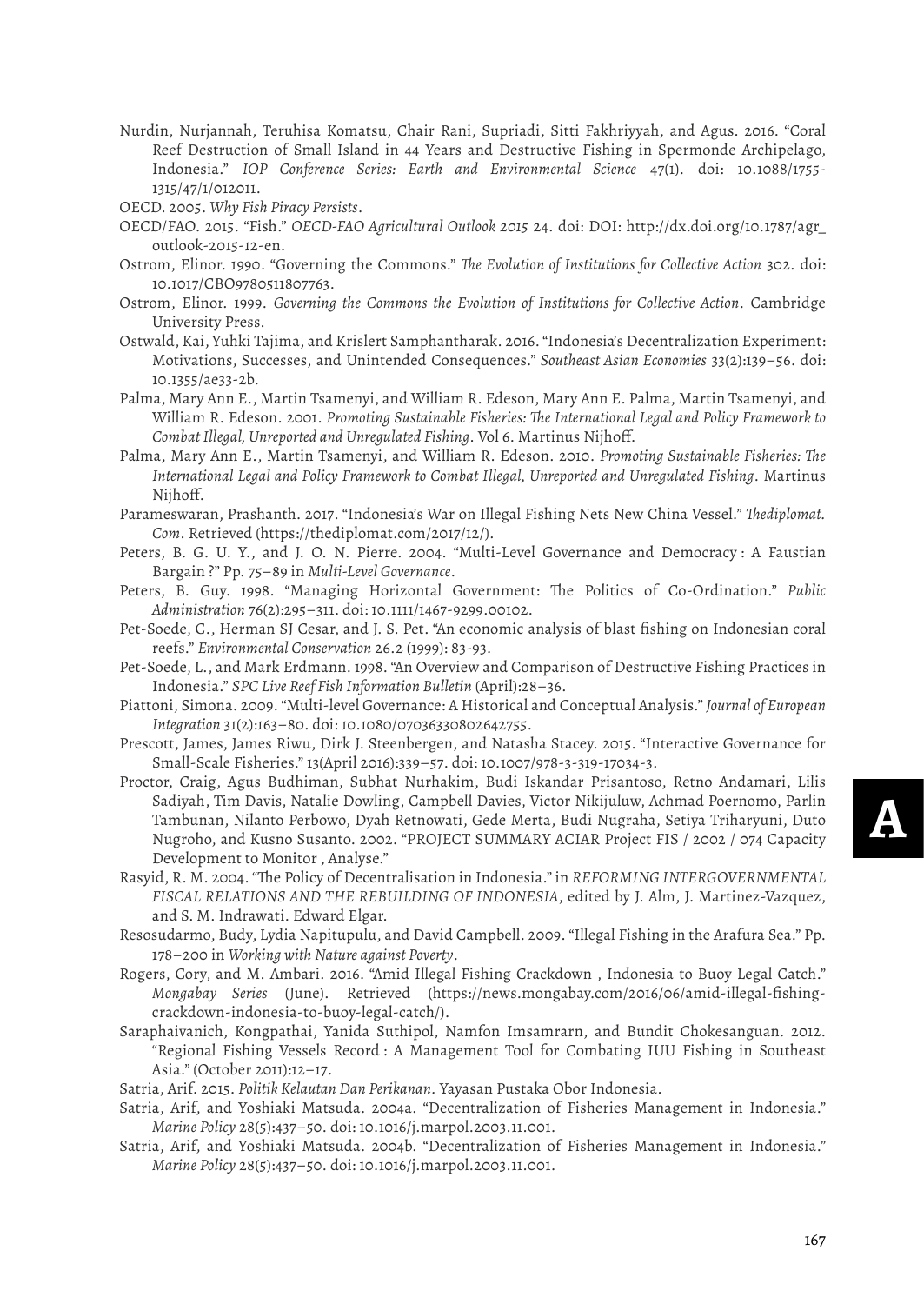Schmidt, Carl Christian. 2005. "Economic Drivers of Illegal, Unreported and Unregulated (IUU) Fishing." *International Journal of Marine Coastal Law* 3(4):479–507. doi: 10.1163/157180805775098630.

- Skærseth, J. O. N. Birger. 2003. "Managing North Sea Pollution Effectively: Linking International and Domestic Institutions." *International Environmental Agreements: Politics, Law and Economics* 3:167–90.
- Skaerseth, Jon Birger. 2003. *Managing North Sea Pollution Effectively: Linking International and Domestic Institutions*.
- Stokke, Olav Schram. 2012. "Introduction: A Disaggregate Approach." Pp. 1–36 in *Disaggregating international regimes: A new approach to evaluation and comparison*. MIT Press.
- Sumaila, U. Rashid, Ahmed S. Khan, Andrew J. Dyck, Reg Watson, Gordon Munro, Peter Tydemers, and Daniel Pauly. 2010. "A Bottom-up Re-Estimation of Global Fisheries Subsidies." *Journal of Bioeconomics* 12(3):201–25. doi: 10.1007/s10818-010-9091-8.
- Supriyanto, Ristian Atriandi, and Siswanto Rusdi. 2013. "Maritime Security Agencies in Indonesia: More Not Merrier." *RSIS Commentaries No. 001*.
- Swartz, Wilf, U. Rashid Sumaila, Reg Watson, and D. Pauly. 2010. "Sourcing Seafood for the Three Major Markets: The EU, Japan and the USA." *Marine Policy* 34(6):1366–73. doi: 10.1016/j.marpol.2010.06.011.
- Sydnes, Are K. 2001. "Regional Fishery Organizations: How and Why Organizational Diversity Matters." *Ocean Development and International Law* 33(349):349–72. doi: 10.1080/009083201753218083.
- Telesetsky, Anastasia. 2015. "Laundering Fish in the Global Undercurrents: Illegal, Unreported, and Unregulated Fishing and Transnational Organized Crime." *Ecology Law Quarterly* 41(4):939–97. doi: 10.15779/Z38656G.
- Theilen, Jens T. 2013. "What's in a Name? The Illegality of Illegal, Unreported and Unregulated Fishing." *The International Journal of Marine and Coastal Law* 28(3):533–50. doi: 10.1163/15718085-12341284.
- Underdal, Arild. 2002. "One Question, Two Answers." *Environmental Regime Effectiveness: Confronting Theory with Evidence* 3–45.
- UNDP. 2009. *The Missing Link The Province and Its Role in Indonesia ' s Decentralisation*.
- Usman, Syaiku. 2001. "Indonesia ' s Decentralization Policy : Initial Experiences And." *The SMERU Research Institute* 60.
- Williams, Meryl J. 2013. "Will New Multilateral Arrangements Help Southeast Asian States Solve Illegal Fishing?" *Contemporary Southeast Asia* 35(2):258. doi: 10.1355/cs35-2f.

Young, O. 2006. "Vertical Interplay Among Scale Dependent Resource Regimes." *Ecology and Society* 11(1):27.

Young, O. R. 1994. "International Governance." i(August 1990):1991.

- Young, Oran, and Gail Osherenko. 1993. *Polar Politics: Creating International Environmental Regimes* . Cornell University.
- Young, Oran R. 1999. *The Effectiveness of International Environmental Regimes: Causal Connections and Behavioral Mechanisms*. MIT Press.
- Young, Oran R., and Marc A. Levy. 1999. "The Effectiveness of International Environmental Regimes." *The Effectiveness of International Environmental Regimes: Causal Connections and Behavioral Mechanisms* 1–32.
- Yuniarta, Shinta, Paul A. M. van Zwieten, Rolf A. Groeneveld, Sugeng Hari Wisudo, and E. C. van Ierland. 2017. "Uncertainty in Catch and Effort Data of Small- and Medium-Scale Tuna Fisheries in Indonesia: Sources, Operational Causes and Magnitude." *Fisheries Research* 193(April):173–83. doi: 10.1016/j. fishres.2017.04.009.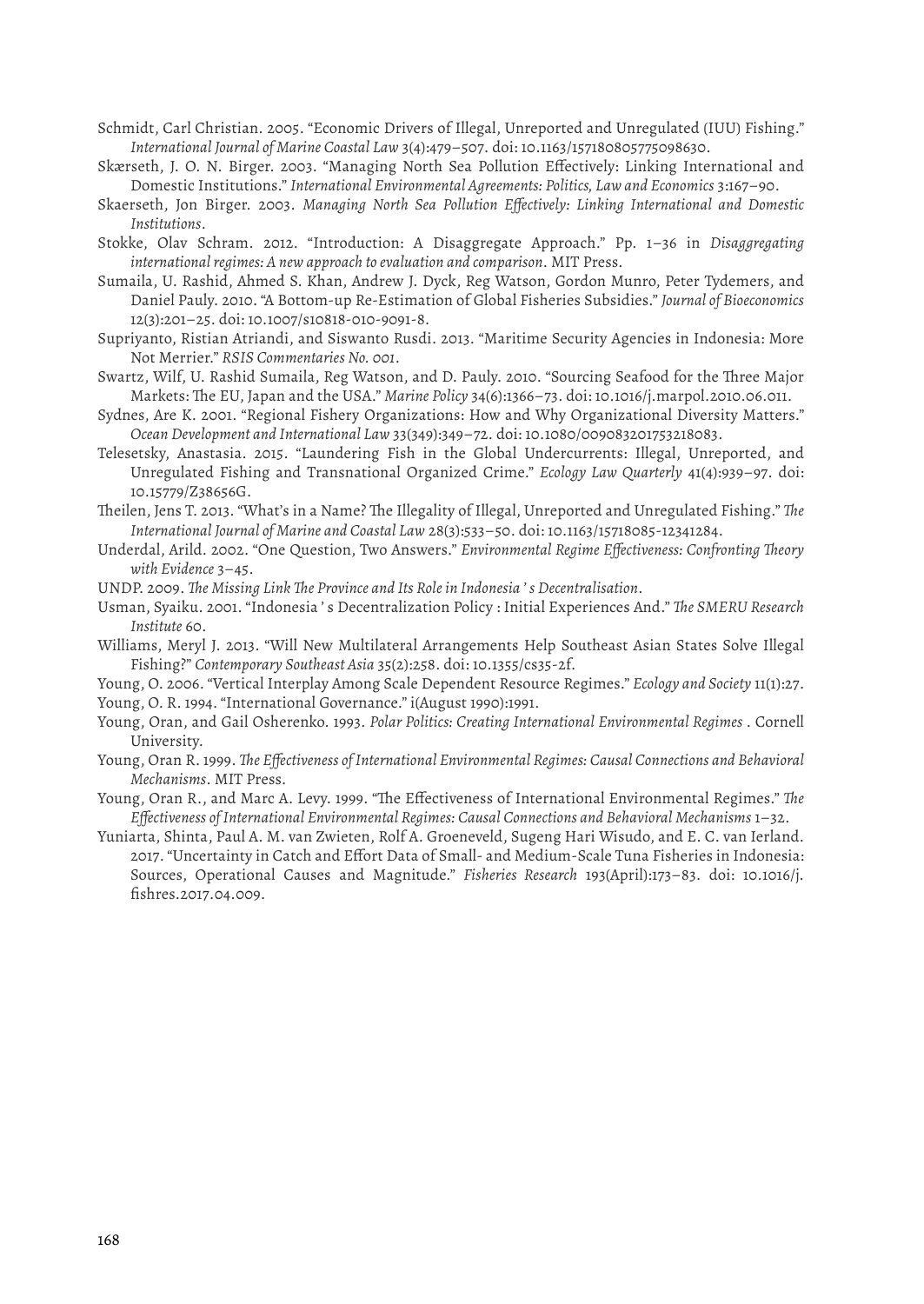# **A**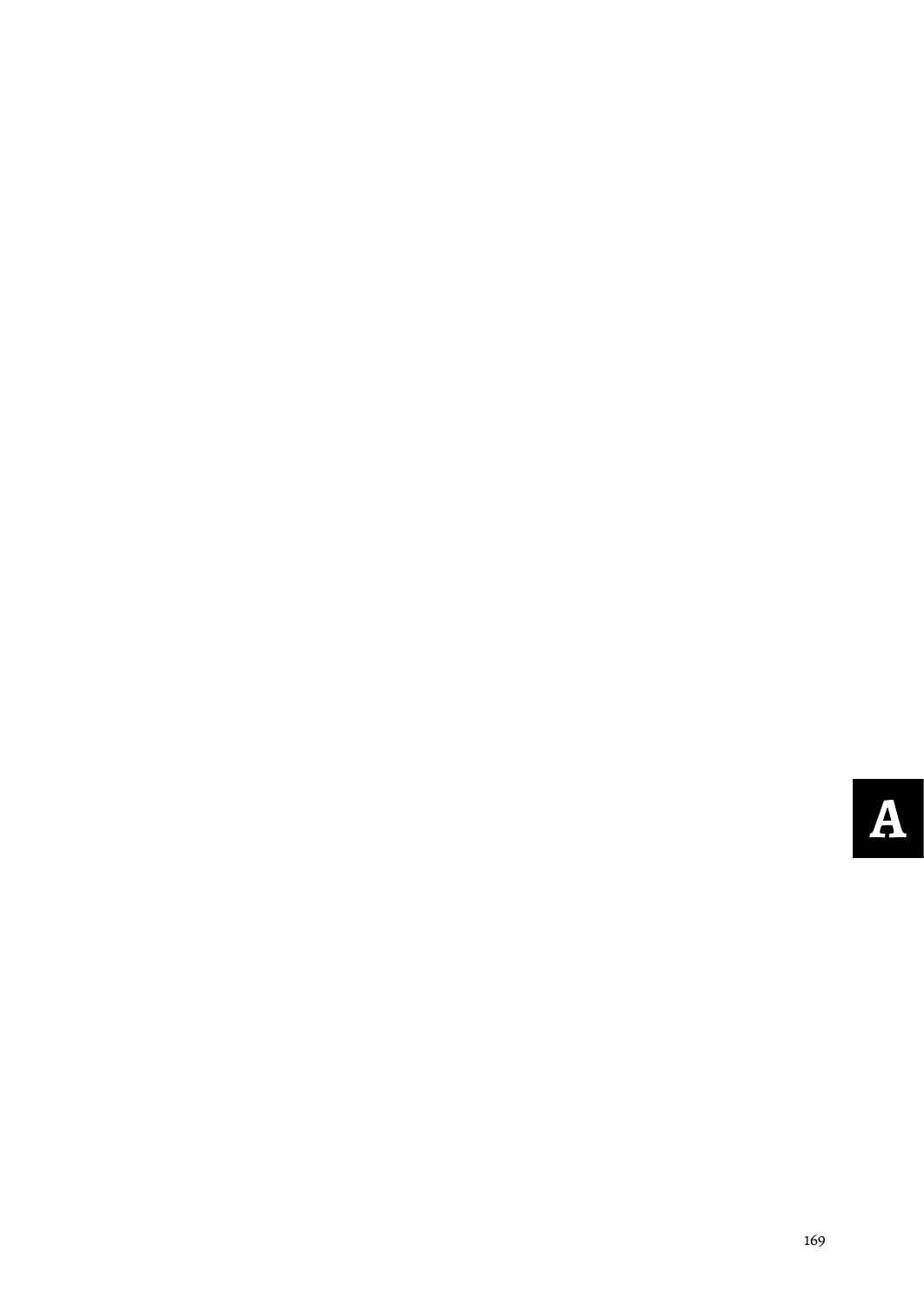### **Acknowledgements**

## *"Whoever is not grateful to the people, he is not grateful to Allah"*

(Prophet Muhammad PBUH as reported by Abu Sa'eed in Jami' At-Tirmidhi 1955)

Alhamdulillah, all praise to Allah SWT, God the Almighty, for empowering me to finish my PhD trajectory. I am thankful for the LPDP, the Ministry of Finance Republic of Indonesia for financing the whole of my PhD journey. I am grateful LPDP has enabled me to carry out my research and finish the whole of my PhD journey without any financial constraints.

I thought having a PhD abroad for a girl like me, where both of my late parents never went to school, lives in a very small town in Sulawesi, far away from the capital city, is just a dream. However, my ambitions were high, support from my family was strong and my former employer encouraged me to pursue a PhD abroad and make a meaningful contribution to the development and improvement of Indonesian fisheries governance.

This thesis was made through a long journey of learning, experiences, enjoyment, enthusiasm, struggling, patience, persistence and of course with the help of many people. Thus, in this page, I would like to acknowledge people for their unconditional assistance, contribution, support and companionship during this journey.

First of all, I would like to express my sincere gratitude to both of my supervisors: Ursula Daxecker and Philip Schleifer for their supervisions, contributions, ideas and tremendous assistance during my PhD journey. Thanks a lot Ursula for your unconditional supports, even since before we met, you always gave your hand in every kind of help I need. I am deeply grateful of being one of your PhD students. Your encouragement, motivation and your trust have helped me to encounter my low self-confidence when I started this PhD journey. Your broad perspective and extensive knowledge have inspired and brought my manuscript to a better level.

Philip, I am indebted for your support and contribution since the very beginning of my PhD journey. Your in-depth understanding and experience in this field help me to shape my research better. I thank you for your valuable inputs and critical feedback during our discussions, which have helped and contributed to the better writing process of the manuscript.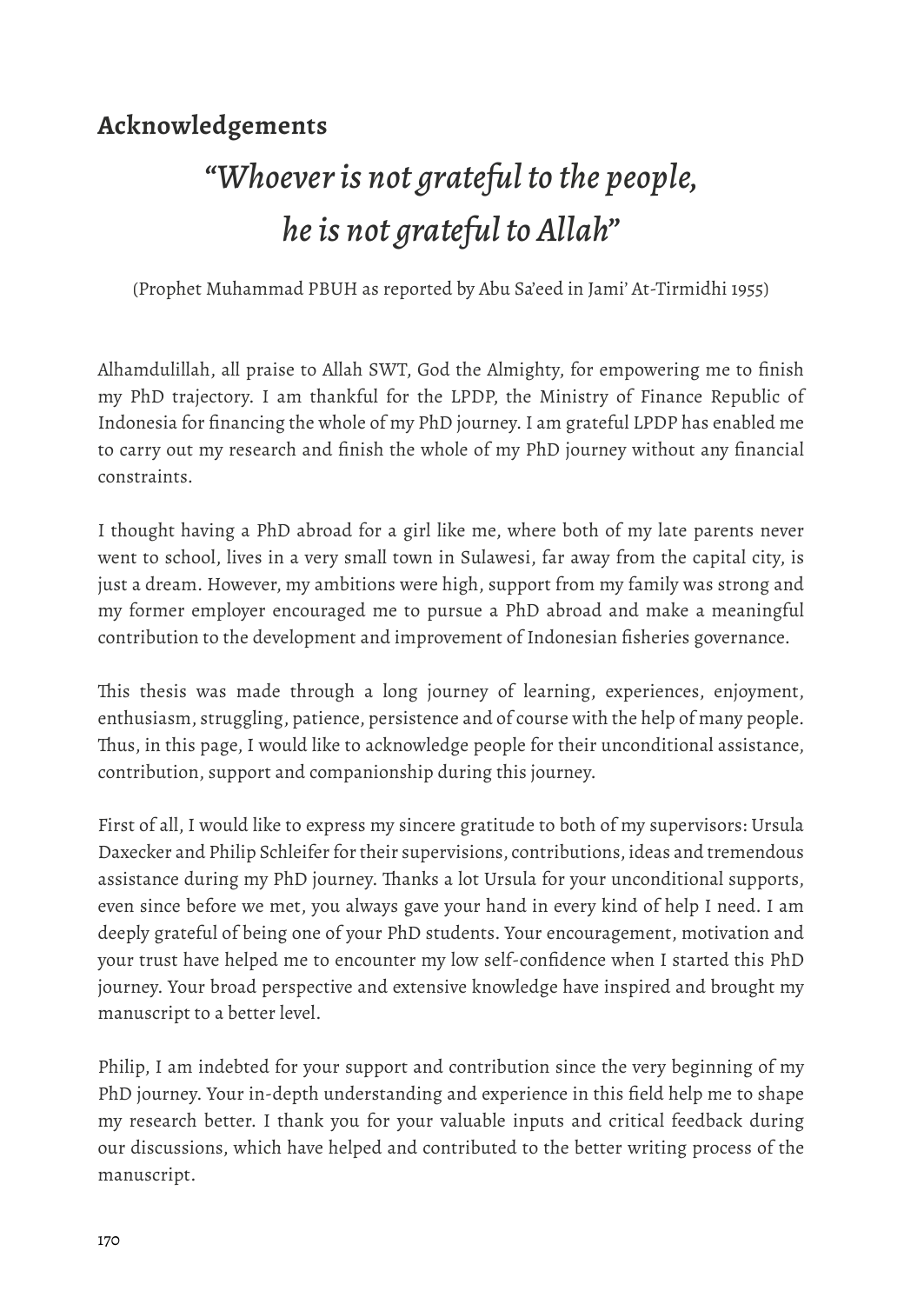Second, I would like to thank people in Indonesia, who made time for me, assisted me and answered to every single of my questions. I thank people in the Ministry of Marine Affairs and Fisheries in Jakarta. I Thank to Pak Syahril Rauf (Kak Chali) and all of his friendly staffs for not only letting me in and occupying your office for most of days I was in Jakarta, but also answering to every single question I have. I thank wonderful people in the Directorate Fisheries and Marine Surveillance (PSDKP), at GMB 4 building, who always sincerely accepted me and provided me with every single information I need. A big thank to a late wonderful and dedicated guy, Pak Adi, I wish I could tell you directly that finally I am finishing my PhD and hand over the complete thesis to you as you wished, but COVID has ruined all of our plan, now I am sure you are in heaven reaping all the rewards of your good deeds. I thank you all wonderful and great people in Batam, Natuna, West Kalimantan, Manado, Bitung and Makassar. I thank you Bang Iyal, the Vice-Regent of Natuna, thank you for accepting me to stay over nights in your wonderful home, making me one of your family, introducing me to some important people in Natuna, giving me a private lecture about the importance of maritime knowledge, and accompanying me jumping from one island to another only to make my pocket full with great information I need. I thank to all friendly staff of PSDKP at Batam, Tanjung Pinang, Bitung and Pontianak, BAKAMLA Manado and Jakarta, Provincial fisheries officer of Gorontalo, South and North Sulawesi, District fisheries officer of Bone, and last but not least local fishermen in Bitung, Pontianak and Bitung, for making time for me and answering all of my questions. I thank Prof Jamaluddin Jompa, the dean of postgraduate school of Hasanuddin University, who always made time for me, either in Jakarta or in Makassar, in answering all of my questions. Lastly, I thank great people from Destructive Fishing Watch Indonesia, thank you Pak Abdi, Uya, and Arif for our meaningful discussions and help guide me to see a contribution needed for a better fishery in Indonesia.

Third, I would like to express my sincere gratitude to people in Amsterdam who have contributed and helped my PhD process. I would like to thank my former colleague and everyday office mate. Thank you, Joan, I really enjoyed our joke, our sometimes-sillyimagination and laugh. Thank you, Roberto, for always making time for me to answer all kind of my questions and for giving me the always best practical recommendations, thanks a lot for being a good friend. I thank for all the colleague of B.9.01, from the beginning of my PhD journey: Joep, Jos, Daniel, Dany, Kris, Chris, Douwe, Jessica2, Tasniem, Esme, Pieter and the office neighbors: Milan and Dilliara. I thank also to Maria and Francine, the best housemate ever, thank you for making my first year in Amsterdam is memorable.

Finally, I would like to thank my family who made me who I am. My greatest appreciation and memories to both of my late parents, Beddu Baso and Sulhan, for raising me up and educating me, I am very proud of being one of your daughters. I thank to my sisters and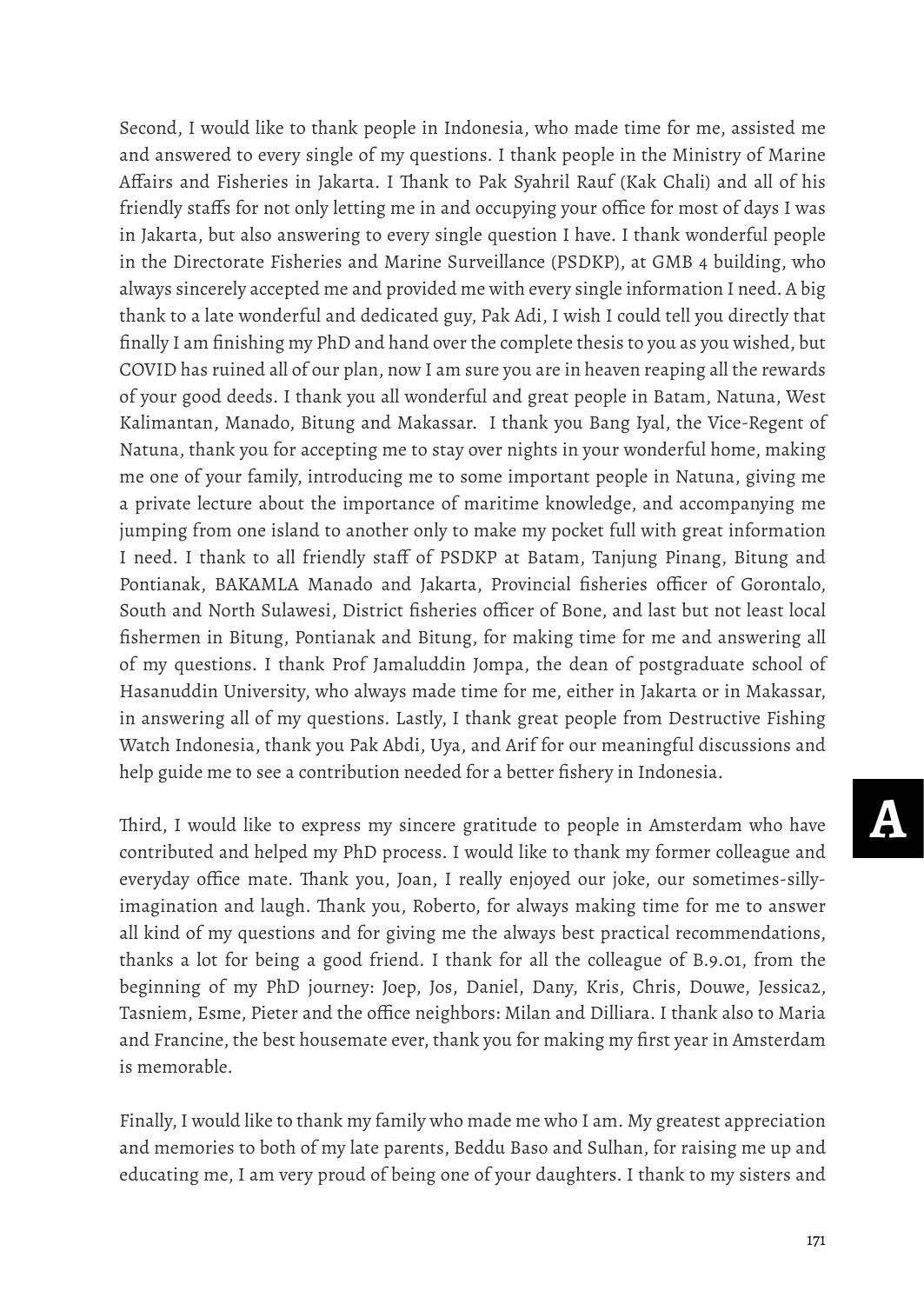brother for their unconditional love, support and pray for me. And lastly, to Randy, for being the best companion during my PhD trajectory, I thank you for your remarkably patience, support and prays, thank you for accompanying me on this journey.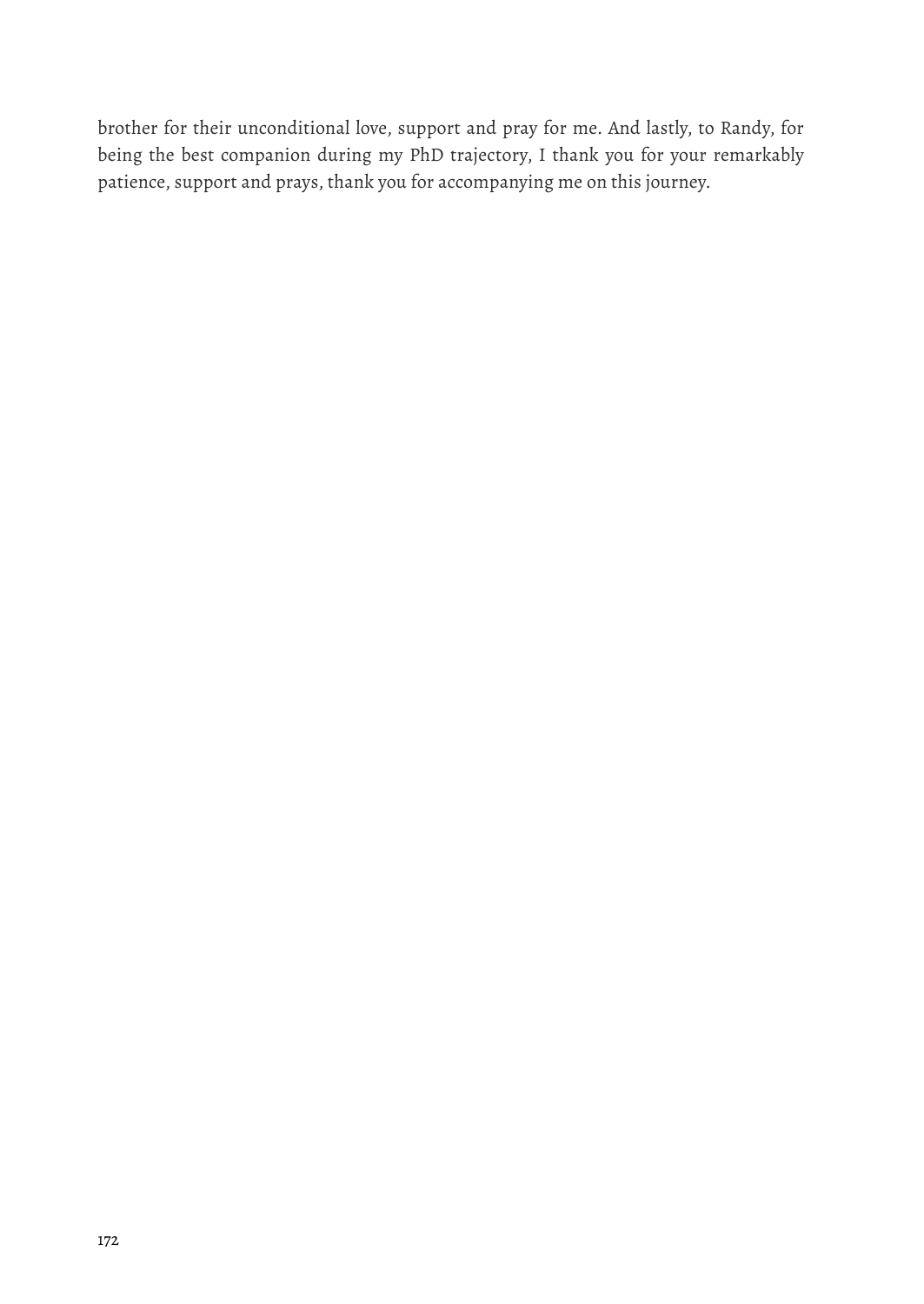# **A**